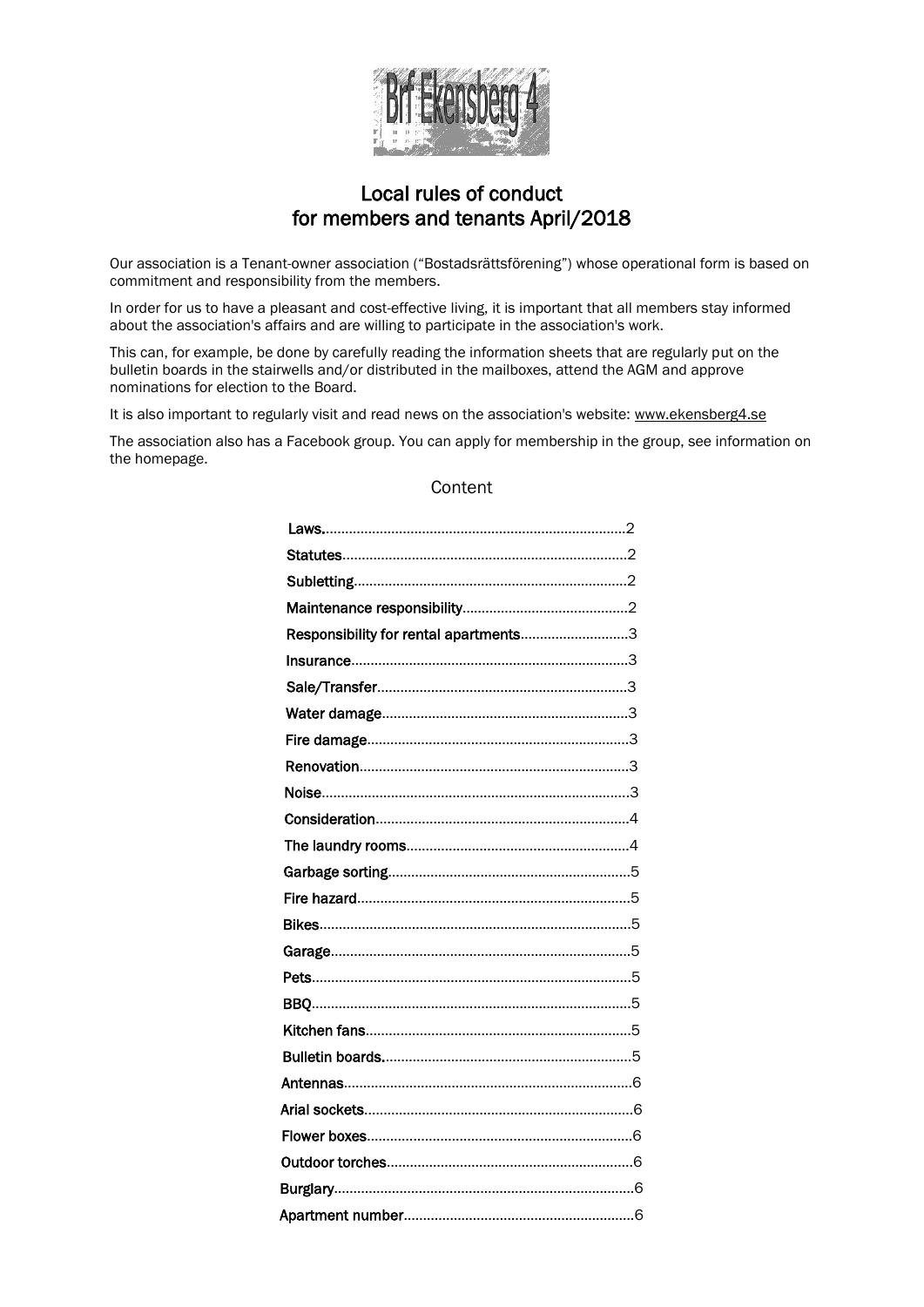#### Laws

In the Tenant-owner Act (1971:479) and the Act (1987:667) on Economic Associations, you can read what applies to our association.

#### **Statutes**

The association's statutes can be found on our homepage. The statutes contain, among other things, very important legal information. In the statutes your rights and obligations as a member in our association are regulated. Violation of the statutes may result in termination of your membership in the association.

As an individual member you can influence your accommodation conditions by submitting motions for voting at the AGM. Motions shall be forwarded to the Board in advance in accordance with the information given in the notice of the AGM.

The association assumes that those seeking membership and buying a tenant-owner right also intend to live in their apartment. If this is not the case, the Board has the right to refuse a membership application. The Board is also entitled to revoke a membership if the apartment is used for purposes other than what the statutes state (the "Right of Use" is forfeited). If the apartment is used to a significant extent for business purpose, or is used for subletting without the permission of the Board, then these are two examples of statute offences that give the Board the right to revoke a membership

# **Subletting**

If you want to use your apartment for subletting, you must have permission from the Board. A permit can normally only be granted for the following reasons:

- \* Documented work in another location
- \* Documented studies in a different location
- \* Care of relatives in another place
- \* Disease
- \* Military service
- \* When moving to live together with somebody (during a trial period)
- \* Other noteworthy reasons

The Board may limit the rental period. The written application for authorization must be submitted to the Board well in advance and at least two months before the planned rental period.

If you rent out your apartment without the Board's approval, you can, according to the Tenant-owner Act, lose your "Right of Use" and your membership in the association can be revoked.

In case of subletting, the legal responsibility for the apartment remains with the owner.

# Maintenance responsibility

The maintenance responsibility is stated in chapter 7; 2 §, 4 § and 12 § of the Tenant-owner Act. It is mainly 12 § that states your responsibility as the owner of the apartment.

According to these provisions, the responsible person (i.e. the association or the tenant-owner), shall take the necessary steps to repair and maintain the apartment and is also required to pay all costs incurred.

The general rule state that you should keep the apartment in good condition at your own expense. The Tenant-owner Act does not specify the full meaning of the term "in good condition", but the question is assessed on the basis of the age of the house, among other things. You are also responsible for ensuring that all maintenance work is done in a professional way.

The responsibility for maintenance applies regardless of whether the damage was caused by your own negligence or by somebody else or by accident.

The chapter entitled "Bostadsrättshavarens rättigheter och skyldigheter" in the association's statutes describes who is responsible for what in the apartments, i.e. the association or the tenant-owner.

Tenant-owners are always responsible for facilities not installed by the association and/or for facilities installed by a former tenant-owner.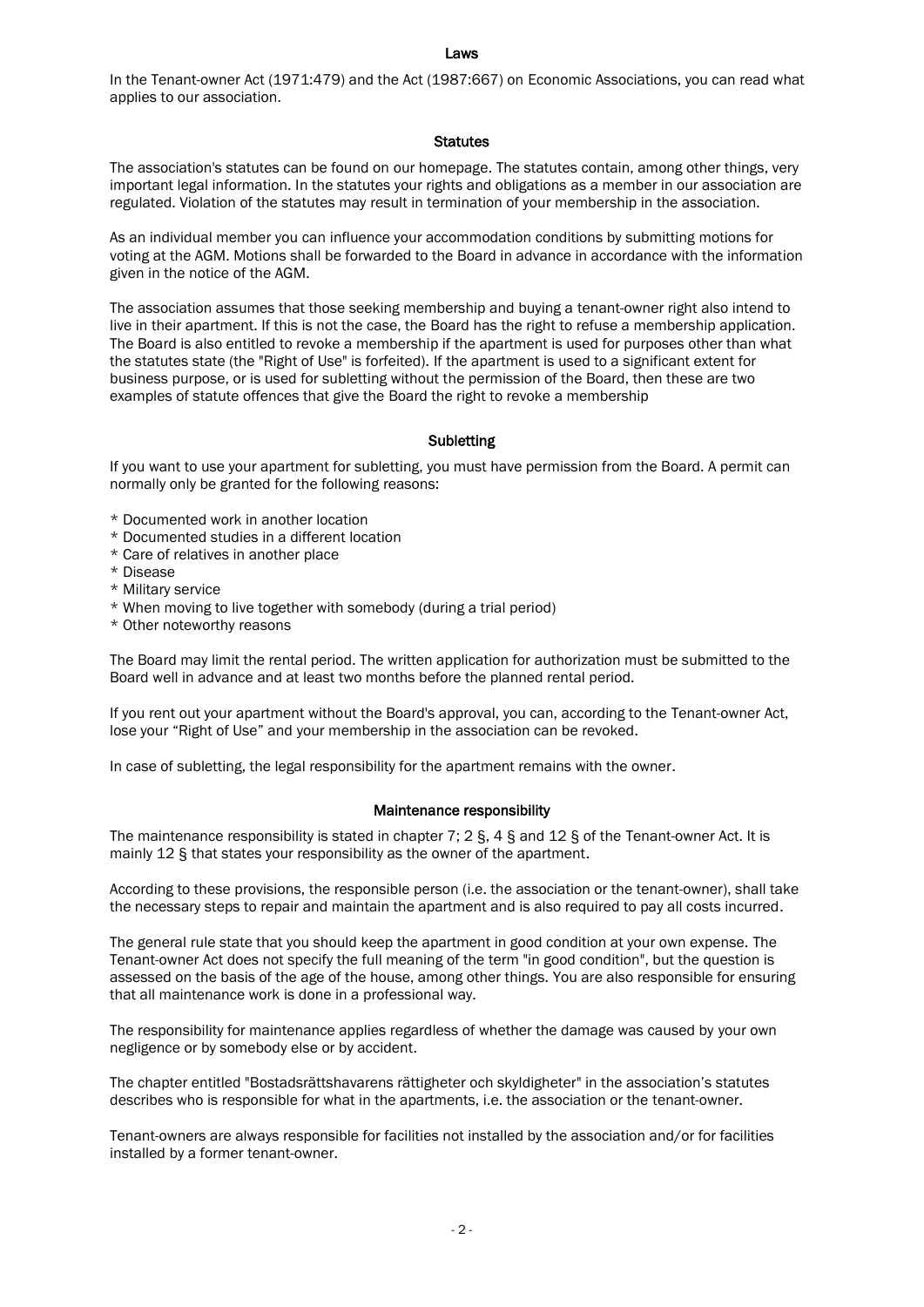# Responsibility for rental apartments (owned by the association)

You are financially and practically responsible for the apartment. If an error or damage arises in the apartment, you are obliged to report this to the Board.

Whether you rent help or perform painting work, wallpapering and so forth on your own, or install additional equipment, it must be done with professional quality. As a tenant of the association, you are also responsible for damages and disturbances that you, your family or your visitors cause.

### Insurance

The tenant-owner is always responsible for what is happening in and around the apartment.

If you are a tenant-owner, you must have a home insurance with a tenant-owner supplement and you must subscribe it yourself.

The association's property insurance only covers damage related to the property's common areas.

# Sale/Transfer

See information under "Vid försäljning/Avgifter" ("Överlåtelse- och pantavgifter") on our homepage.

# Water damage

If you suffer a water pipe damage, take immediate contact with both the Board, the property manager and your insurance company.

If you suffer a water pipe damage due to a neighbour, do the same thing and furthermore contact your neighbour.

Water pipe damage means that cold and/or hot tap water has leaked out and caused damage in the apartment. You are responsible for repairing the damage if it has occurred because of your own negligence or negligence by anyone else who belongs to your household or who is visiting you or through negligence by someone who has performed work on your behalf.

# Fire damage

Carefully read the association's "Brandskyddsregler" on our homepage.

You are only responsible for the repair of fire damage and the costs thereof if you have caused the damage or have failed in the care and supervision that you should have observed in accordance with our fire protection rules.

#### Renovation

This section is currently only applicable when removing old linoleum carpets.

Tenant-owners who are renovating and wanting to remove old linoleum carpets must be extra careful since harmful substances can be released.

It is important to always contact the Board when you want to remove old linoleum carpets. Hire authorized craftsmen!

In the case of selling a tenant-owner right (apartment), the seller must inform the buyer that it is necessary to contact the board beforehand if the buyer plans to remove old linoleum carpets.

#### Noise

In a multi-family house, people live with different habits. Normally this does not lead to any major problems. But sometimes a neighbour can become disturbing in a way that we react to.

If it does not help to talk to the person in question, you can turn to the Board for help.

By law, we are always obliged to show our neighbours consideration and disturb them as little as possible. Special consideration shall be shown at the times most people are assumed to sleep. If you are going to put up a painting, drill up a hook or perform something else that causes noise, do it during daytime (read more about renovations below).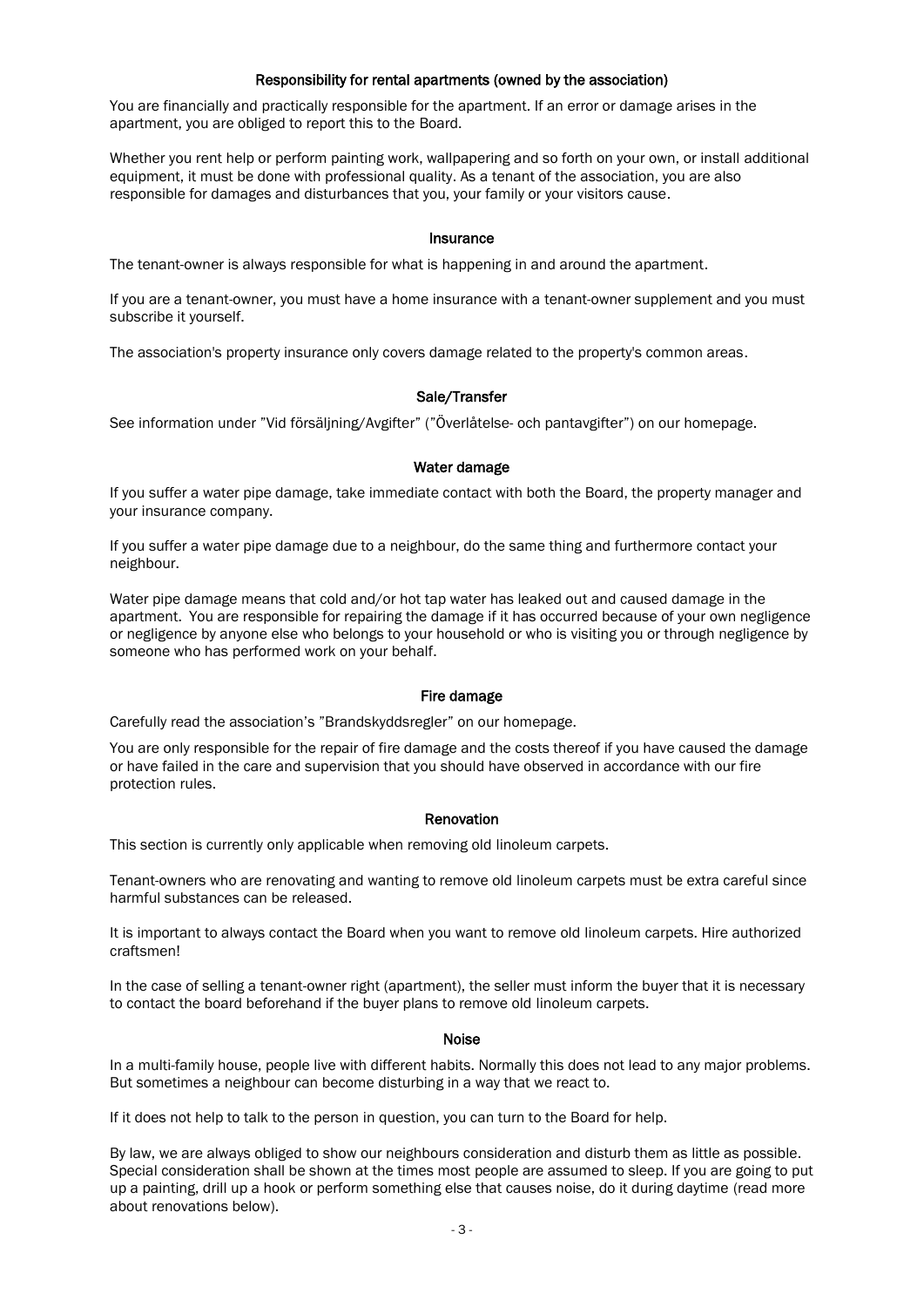Within our association, special consideration must be shown between 10:00 p.m. and 08:00 a.m. on weekdays and between 10:00 p.m. and 10:00 a.m. on Saturdays, Sundays and "bank holidays".

Here are some examples when we need to apply noise consideration:

- When using your own washing machines and tumble dryers: the same times as above apply
- For everyone's comfort, major renovations in the apartments (to hammer, machine grind, drilling, sawing, etc.) can only be made during the following times: weekdays between 08:00 a.m. and 08:00 p.m. and between 10:00 a.m. and 06:00 p.m. during all weekends.
- See below under "The laundry rooms".
- Parties: Parties and loud sounds are by far the most common cause of complaints from neighbours.

Never place the loudspeaker directly on the floor or against the wall. Add an insulating material between the speaker and the floor/wall and turn down the base.

Put a message on the bulletin board at the entrance that says you will have a party. You can even contact your nearest neighbours and tell them about your party.

As stated above it must be quiet on weekdays between 10:00 p.m. and 08:00 a.m. and during all weekends between 10:00 p.m. and 10:00 a.m.

Ignoring this and playing music or otherwise disturbing the neighbours on late evenings and nights may result in the Board deciding to revoke your tenant-owner right. Thus, the Board can force a disturbing person to move. In this respect, the protection is weaker in a Tenant-owner association than in an apartment building.

Before contacting the Board, you should first try to contact your neighbour with your complaints. If you feel that this does not help, and you are repeatedly disturbed, you should inform the Board in writing of the name of the neighbour, his or her apartment number, the date and time when you have been disturbed and how you have been disturbed.

If the situation becomes acute and untenable, call the police and make a notification.

# **Consideration**

Do not store bicycles, sledges, prams, shoes, boots or door carpets outside your apartment. This is a requirement from the fire protection authorities. Our cleaning company may also have problems in fulfilling their commitment because of these obstacles. Even your neighbours can be disturbed.

You can smoke at home or outdoors. Always show consideration to your neighbours. You must not smoke in the laundry room or in the basement, nor in the attic because of the fire hazard. Smoking in the stairwell or in the elevator is also not allowed. If you smoke outside the house, you yourself must pick up the cigarette butts. Throwing cigarette butts or packets from the balcony is of course forbidden!

Think of our common comfort by not littering the stairwells or in the laundry room - nor in other areas indoors neither outdoors around our house. Notify the Board if you have comments on our cleaning service.

#### The laundry rooms

Opening hours: Monday - Saturday 8:00 a.m. – 9:00 p.m. with drying time until 10:00 p.m. and on Sundays 9:00 a.m. – 9:00 p.m. with drying time until 10:00 p.m.

For the sake of comfort, all must leave the laundry room in the condition you yourself want to find it when you are going to wash. Everyone must clean up, even in the detergent dispenser and, above all, the lint in the tumble dryers must be removed, not least because of the fire hazard of overheating due to fluff that clogs the air circulation. When you wash a bra, you must use a washing bag otherwise it can get stuck and you can damage the washing machine.

The bins in the laundry rooms are intended for fluff and minor waste. Detergent packages and rinse bottles must be removed from the laundry rooms by ourselves.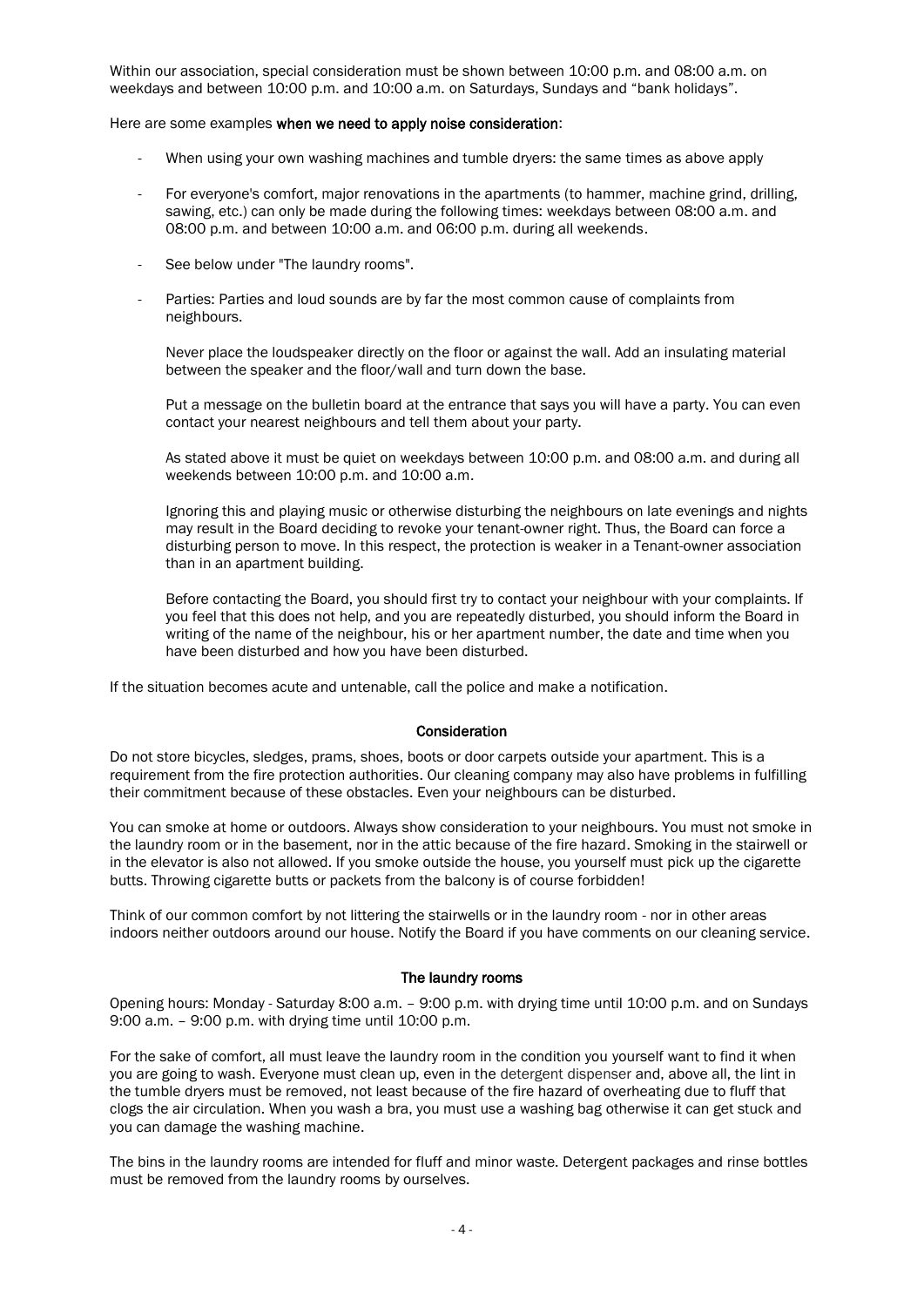#### Garbage sorting

See detailed information on the homepage!

# Fire hazard

Please note that smoking is strictly forbidden in the basement and in the attic because of the fire hazard.

Furniture and other combustible materials must not be stored in staircases, in corridors, in the basement or in the attic. Due to the fire hazard and for evacuation reasons it must be arranged a transport to remove the combustible material and to the extent that the origin can be identified, the owner will be charged for all costs.

#### Bikes

Bicycles that are locked to gutters or fences often stand in the way of commercial traffic and are likely to be removed.

The Association assumes no responsibility for bicycles that are damaged or must be removed due to improper placement. The owner risks being forced to pay for the necessary transport.

#### Garage

Our garage is intended as a parking space for cars or motorbikes and must not be used as a storage area for anything else.

A termination of a rented parking space shall be submitted in writing to the Board no later than three months in advance.

It is strictly forbidden to store any flammable material in the garage. However, your are permitted to store one set of spare tires within your marked parking spot. Also see the chapter "Brandskyddsregler" on the homepage.

#### Pets

If you have pets or have friends visiting you with their dog or cat, make sure the animal is on a leash when they are in the building (outside your apartment) or outdoors around the building.

The animals must not pollute around our house or in the property's premises, but if an accident happens, you must remove the remains. Do not open to let in unknown animals into the property's premises!

# BBQ

It is not allowed to barbeque on the balcony with any kind of barbeque that have open flames, e.g. charcoal.

If you have no balcony above yours (if you live on the  $6<sup>th</sup>$  floor), a gas barbeque can be used. The same applies if you have a terrace.

#### Kitchen fans

It is forbidden to connect all kind of fans to the ventilation contained in the property.

The only equipment that can be connected to the valves are devices that only have a damper (but no fan).

Thus, a carbon filter fan for recirculation may be mounted in the kitchen but may NOT be connected to the ventilation valve!

#### Bulletin boards

The bulletin boards in the entrances are available only to the association and its members.

Third party advertising is taken down.